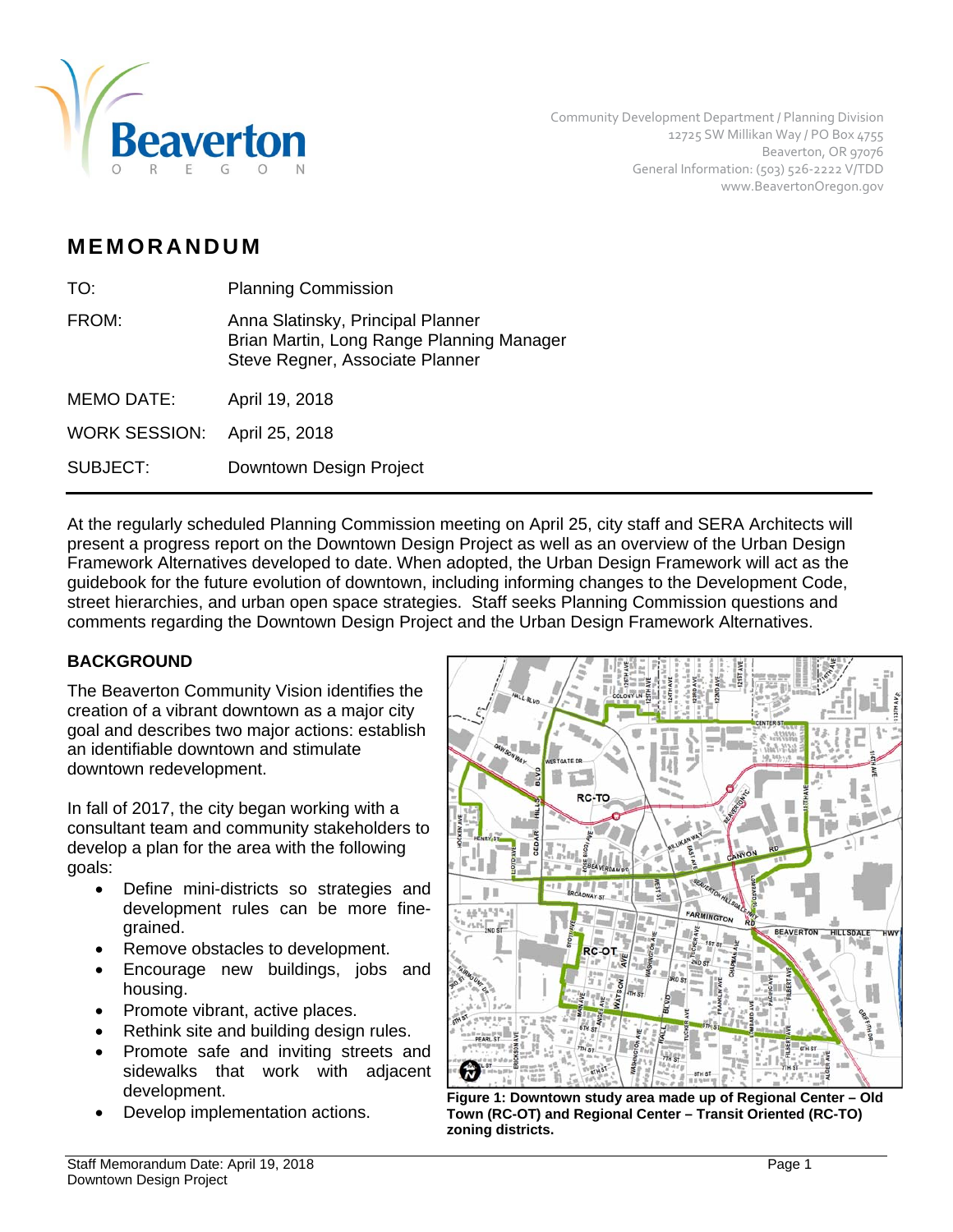To gain a better understanding of the strengths and challenges in downtown Beaverton, city staff and the consultant team researched the history of downtown, including previous planning efforts conducted by the city. The consultant team conducted an analysis of the existing conditions in downtown, reviewing built form, mobility, market conditions, and basic development standards in the city's Development Code. Following this analysis, the consultant team conducted an opportunities and constraints assessment to begin looking towards the future of downtown. The opportunities and constraints assessment considered core districts, existing and planned activity areas, infill opportunities, landmarks, barriers, connections, open spaces, and flood plains.

Using the information gained from the above-mentioned research, as well as feedback learned through community engagement (see Public Engagement section below for more information), the consultant team began to develop different urban design approaches. This work includes the formulation of design principles that act as a foundation for more detailed design strategies. To develop these strategies, the project team has explored several urban design topics, including character and identity; built form; connectivity; and urban open spaces. The Urban Design Framework Alternatives (Exhibit 1) present different approaches to address these topics that show different ways to guide the development of an even more vibrant, thriving city center. The design concepts outlined in the Framework Alternatives are informed by community ideas, developer interviews, city staff input, and partner agency feedback.

Following feedback received from Planning Commission and community stakeholders, city staff and the consultant team will revise the Urban Design Framework Alternatives into a single 'Preferred' Framework approach. This Preferred Framework will be shared with the community for additional feedback, and will discussed City Council and Planning Commission in one or more work sessions.

| <b>PUBLIC ENGAGEMENT</b>                                                |                                                                                                            |                                                                                                                                                                                                  |                                                                                                              |
|-------------------------------------------------------------------------|------------------------------------------------------------------------------------------------------------|--------------------------------------------------------------------------------------------------------------------------------------------------------------------------------------------------|--------------------------------------------------------------------------------------------------------------|
| <b>PLANNING AND</b><br><b>INTRODUCTION</b>                              | <b>RESEARCH AND</b><br><b>ANALYSIS</b>                                                                     | <b>URBAN DESIGN</b><br><b>FRAMEWORK</b>                                                                                                                                                          | IMPLEMENTATION                                                                                               |
| (Fall 2017)<br>• Work Plan<br>• Engagement strategy<br>• Project launch | (Fall 2017 - Winter 2018)<br>• Existing conditions<br>• Issues and<br>Opportunities<br>• Review Past Plans | (Winter - Summer 2018)<br>• Urban Design Principles<br>• Development Concepts<br>• Urban Open Space<br>Concepts<br>• Feasibility Studies<br>• Urban Design Framework<br>• Implementation Actions | (Summer 2018 -<br><b>Winter 2019</b> )<br>• Code changes<br>• Quick wins<br>• Plan for long-<br>term actions |

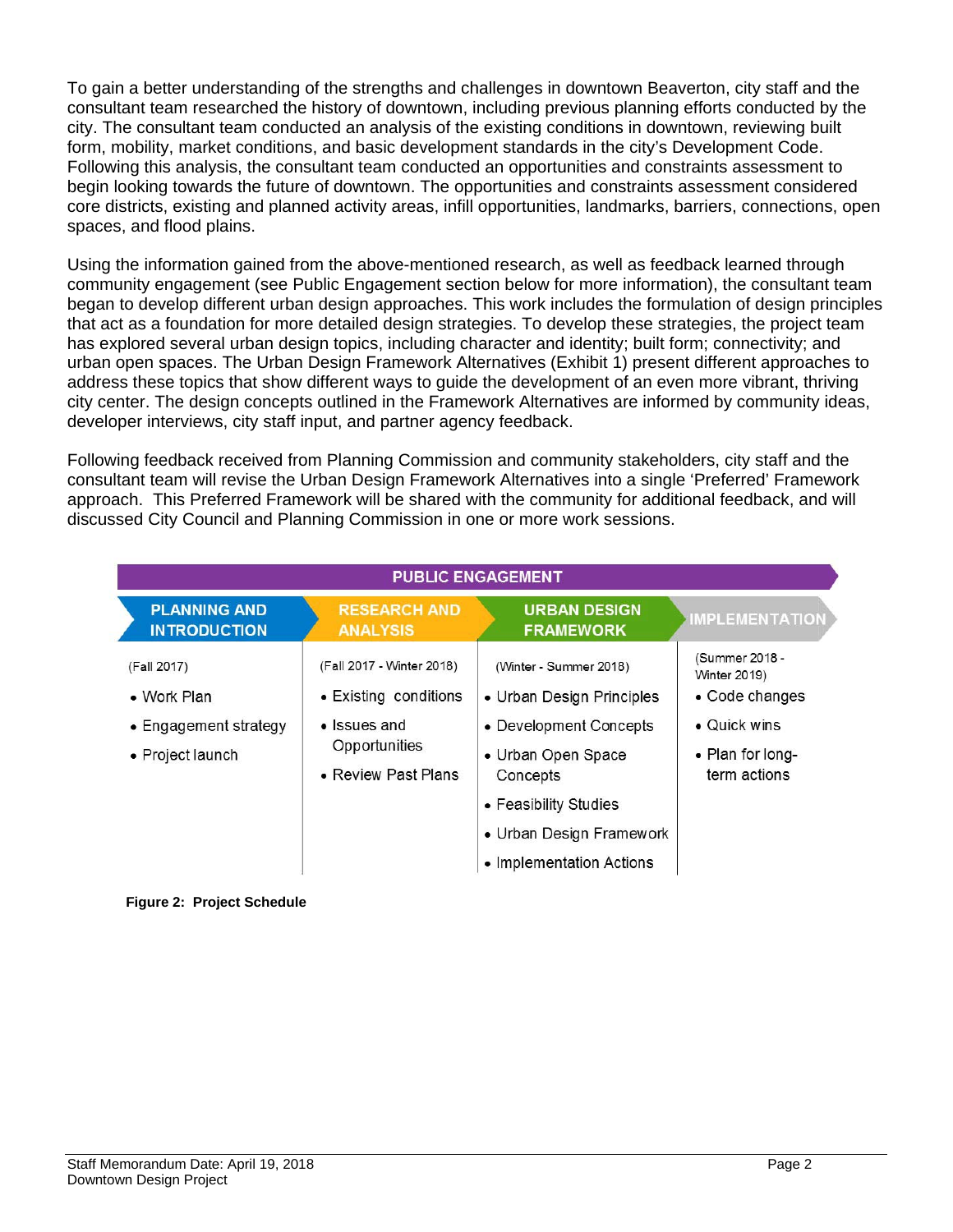### **FRAMEWORK ALTERNATIVE CONCEPTS**

Staff is seeking input and direction from the Planning Commission regarding the Urban Design Framework Alternatives and key concepts below.

#### **Overcoming Barriers**

*While downtown has several established or burgeoning activity centers, they are dispersed through the district. Additionally, Canyon Road, Farmington Road, and heavy rail divide downtown, functioning as a barrier to mobility. How can we best connect these activity centers and overcome these barriers?* 

#### **Core / Loop**

Utilizing the existing couplet of Hall Boulevard and Watson Avenue as a primary connector takes advantage of the existing travel patterns in downtown. Emphasizing these streets as multi-modal connectors, by adding improvements such as wider sidewalks and bike facilities, could create a safer environment more conducive to walking and biking between downtown destinations. Incorporation of art, landscaping, or other streetscape elements could begin to stitch together different areas of downtown that convey to people that spend time here that this is a special, vibrant area that is inviting to spend time walking around. Secondary emphasis streets could be developed to provide non-arterial east-west connectors that are more walkable and bike friendly than Canyon Road and Farmington Road.

Consideration of available right of way and the size of different elements are important in understanding what amenities can be included in a streetscape. Determining what amenities are prioritized for primary and secondary streets is important in determining how each street functions and feels. Please consider the following questions in relation to the "overcoming barriers" exhibit.

- Is the primary loop approach an appropriate method to connect downtown?
- Are the secondary connectors shown correctly? Are there missing connections that should be emphasized?
- Does the primary loop as shown include the important existing and planned activity centers?
- What street amenities should be a priority for the primary streets?
- What street amenities should be a priority for the secondary streets?
- In cases where existing right of way is limited, should private property frontage be considered for certain amenities such as outdoor seating?

#### **Developing a Sense of Place**

*Downtown Beaverton is a large district regulated by two zoning districts. A more fine-grain division of districts and sub-districts would allow for more context-sensitive development rules, promoting distinct "neighborhoods" and the ability to encourage different built environments and experiences in different areas of downtown.* 

The consultant team, with guidance from city staff, have developed three different schemes to define different character areas within downtown. These character areas consider existing and planned conditions, including activity areas, neighborhood identities, surrounding neighborhoods, transit amenities, major thoroughfares, historic resources, and natural resources. The schemes are not intended to present a singular solution, but explore different approaches for each area of downtown and determine how best to define the character of downtown at a finer grain.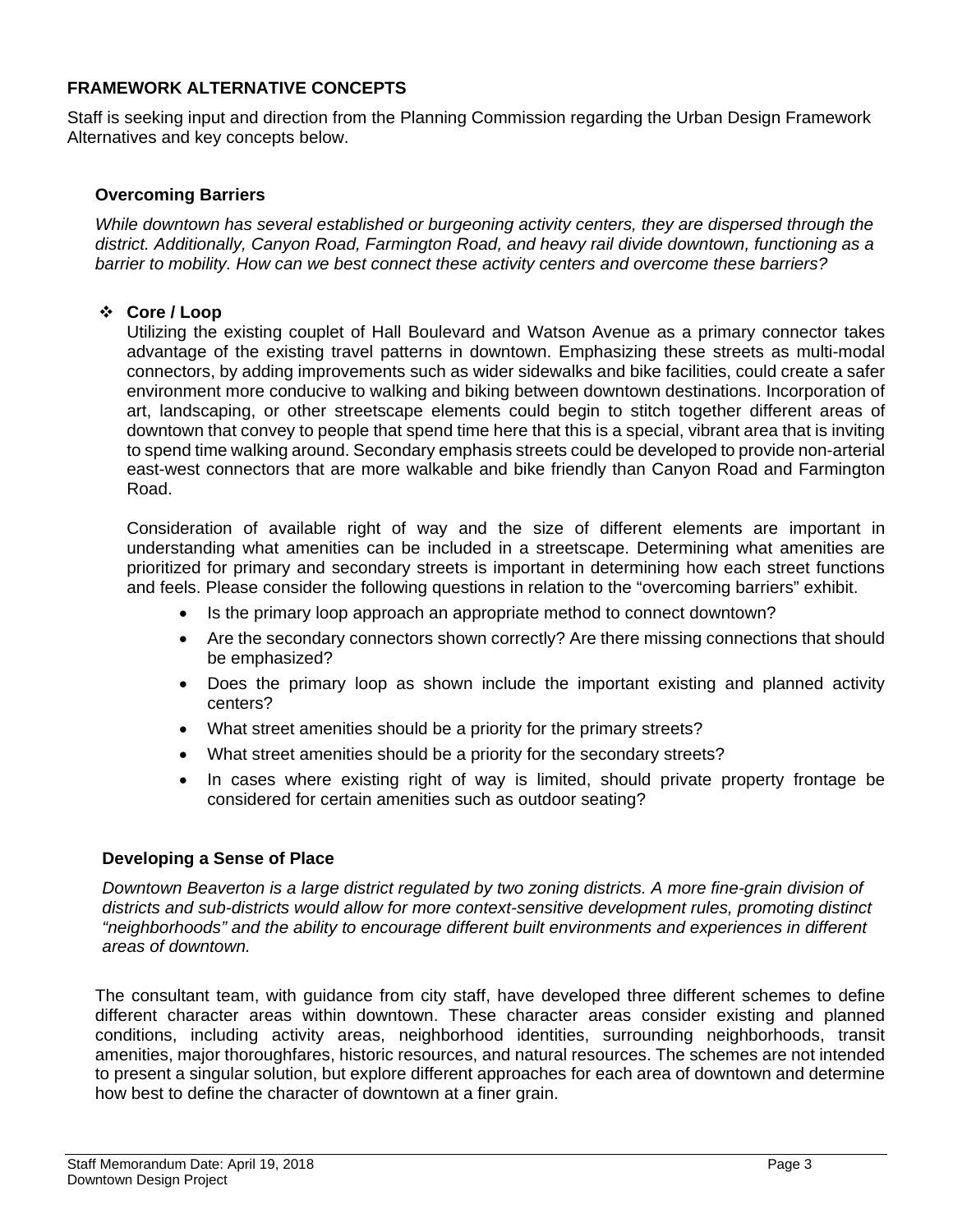When reviewing the three different schemes, please keep mind the following questions:

- How should the character of Old Town change as you move from the residential uses south of downtown to major roads like Farmington Road and Canyon Road? Should the character change between 5<sup>th</sup> Street and Farmington?
- Should the experience of major arterials like Canyon Road and Farmington Road be consistent throughout downtown, or should the character change as you move through downtown on these arterials?
- What is the best way to define the districts in the relatively large area north of Canyon Road?
- Should the Broadway District be limited to properties fronting on Broadway, or should it be expanded to capture the existing historic district and connect across Farmington Road? Should a historic district character be expanded north of Canyon where there are no existing historic structures?
- Should edge streets north of Canyon (Lombard Avenue and Cedar Hills Boulevard) maintain an existing character throughout, or should the experience evolve?

#### **Collection of Neighborhoods**

This scheme embraces an experience of many different districts, or neighborhoods, within Downtown, each with their own unique character or experience. This approach considers the greatest number of districts, providing the most fine grain approach to neighborhood identification. Bordered by gateway areas on the west and eastern edges, and transition zones north and south, the highest intensity of both residential and office would be focused in the northern Downtown Core (The Round and Transit Center Districts), as well as the Lombard Gateway District forming a distinct eastern edge to Downtown.

#### **Three Cores and Corridors**

This scheme creates a series of strong corridor experiences, three distinct core neighborhoods, and transition zones in the north and south areas of Downtown. Development intensity is concentrated into one central north core surrounding transit augmented by a medium-scale intensity Old Town District.

#### **Historic Core Connector**

This scheme bridges significant barriers through neighborhoods of varying and distinct character. It brings Broadway and historic Old Town into a single, central neighborhood. Development intensity extends throughout the northern portion of Downtown with medium scale intensity development throughout the southern area of Downtown. Gateways on the western and eastern boundaries signal distinct arrivals into Downtown.

#### **Urban Open Spaces**

*As greater numbers of people choose to live, work, and visit downtown, a variety of urban open spaces should be available for public enjoyment. The city has partnered with Tualatin Hills Park & Recreation District to develop strategies for integrating more publicly available open space.* 

 **Community Events and Open Spaces –** What existing spaces can be utilized for new or expanded community events? What types of open spaces are missing that can support desired community events?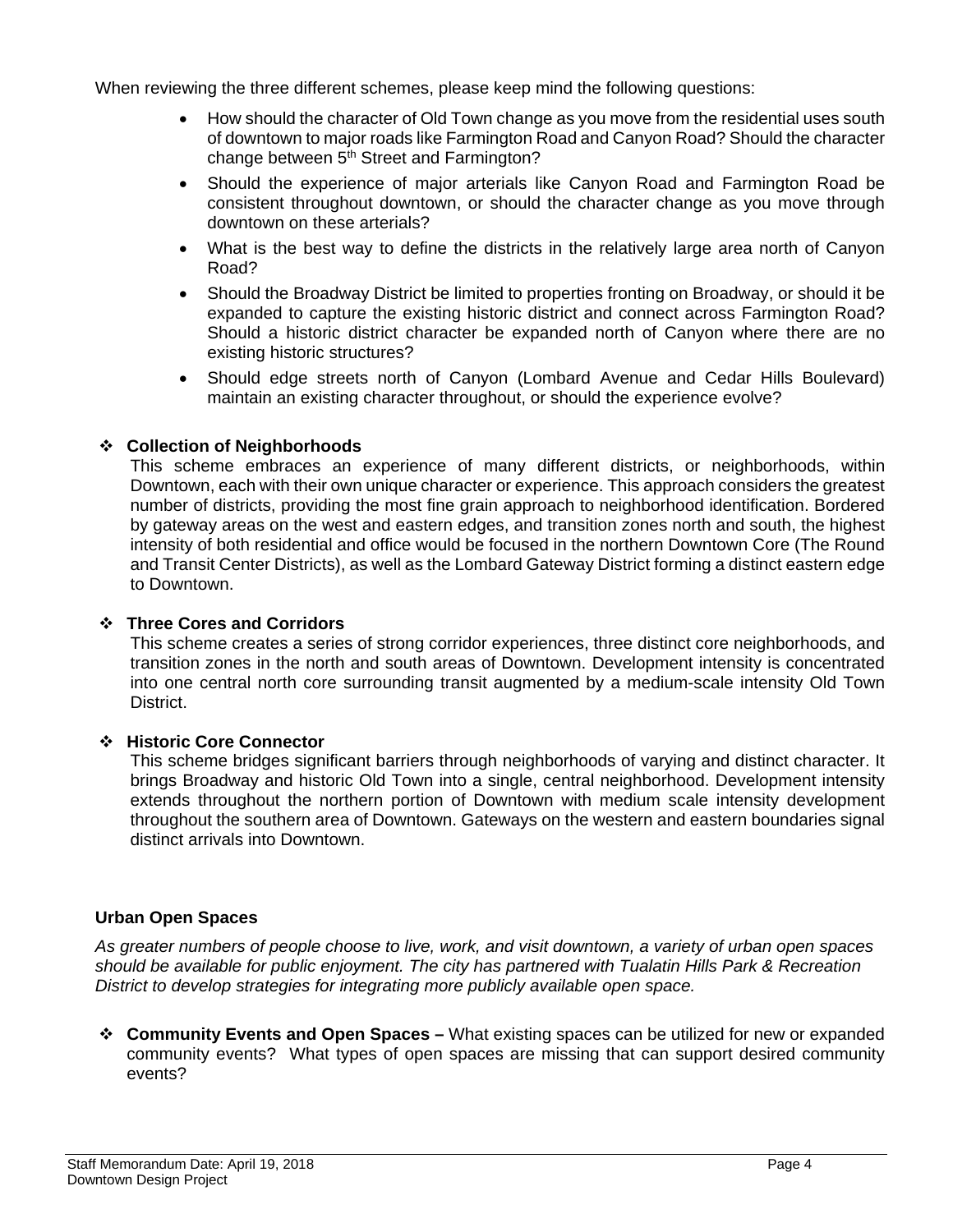- **Gardens –** Whether they are community gardens growing produce, or more traditional manicured gardens, urban gardens can provide both active and passive recreation experiences. What experiences in Downtown Beaverton are missing that gardens can provide?
- **Dog Parks** As the number of residential units with limited or no public open space increases, should downtown Beaverton provide outdoor space for pets and pet owners or should that space be outside downtown but nearby? What is the appropriate scale for an urban dog park?
- **Children's Play Areas / Splash Pads** The community has told us that City Park provides a splash pad and playground equipment for older children. What youth-focused park facilities are missing from downtown Beaverton, if any?
- **Urban Recreation** Land availability in urban areas makes large-scale recreation facilities challenging to develop. What active recreation uses are appropriate at scale that is easier to create in urban settings?
- **Informal Seating / Casual Dining** Places to linger, rest and take in one's surroundings is important in an urban area. Where are these uses appropriate in the right of way and where should they be encouraged on private property?
- **Habitat / Natural Area** Natural areas in urban environments can be integral to the health and vitality of the neighborhood. Historically, development in downtown Beaverton has de-emphasized creek systems that flow throughout the district. How should these natural spaces be integrated into an evolving downtown?
- **Multi-purpose Green** Larger open lawn areas provide urban open spaces that provide flexibility and can be programmed for events that draw large numbers of people to downtown. Does downtown need additional larger open spaces? What purpose should they serve?
- **Trails / Multi Use Paths** Promoting walking and cycling in urban areas is key to adding vibrancy. Where should pedestrians and cyclist facilities be improved in downtown, and what ideas do you have? Wider sidewalks? Multi-use paths set away from streets?

## **PUBLIC ENGAGEMENT**

Public engagement has played a significant role in understanding the community's preferences for the future of Downtown. The city has formed a Technical Advisory Committee and has utilized an existing internal multidisciplinary staff team focused on downtown to provide advice, feedback and technical assistance for the duration of the project. To date, the city has hosted four open houses to gather community input on the direction of downtown, and staff has presented the project in various stages to seven different boards and committees. Staff and the consultant team have worked closely with the community and project committees to develop and refine design concepts. Coordination with stakeholders will continue through the life of the project, including upcoming engagement with business owners and property owners. Public engagement summaries that detail what staff and the consultant team heard at each of the three open houses held to date can be found in Exhibit 2.

## **NEXT STEPS**

Staff will incorporate feedback from the April 25 Planning Commission work session, along with feedback from community members and other stakeholders to produce a Preferred Urban Design Framework. The Preferred Urban Design Framework will be circulated in the community for additional feedback and will be reviewed by Planning Commission and City Council, likely in late spring. As the study area falls within the